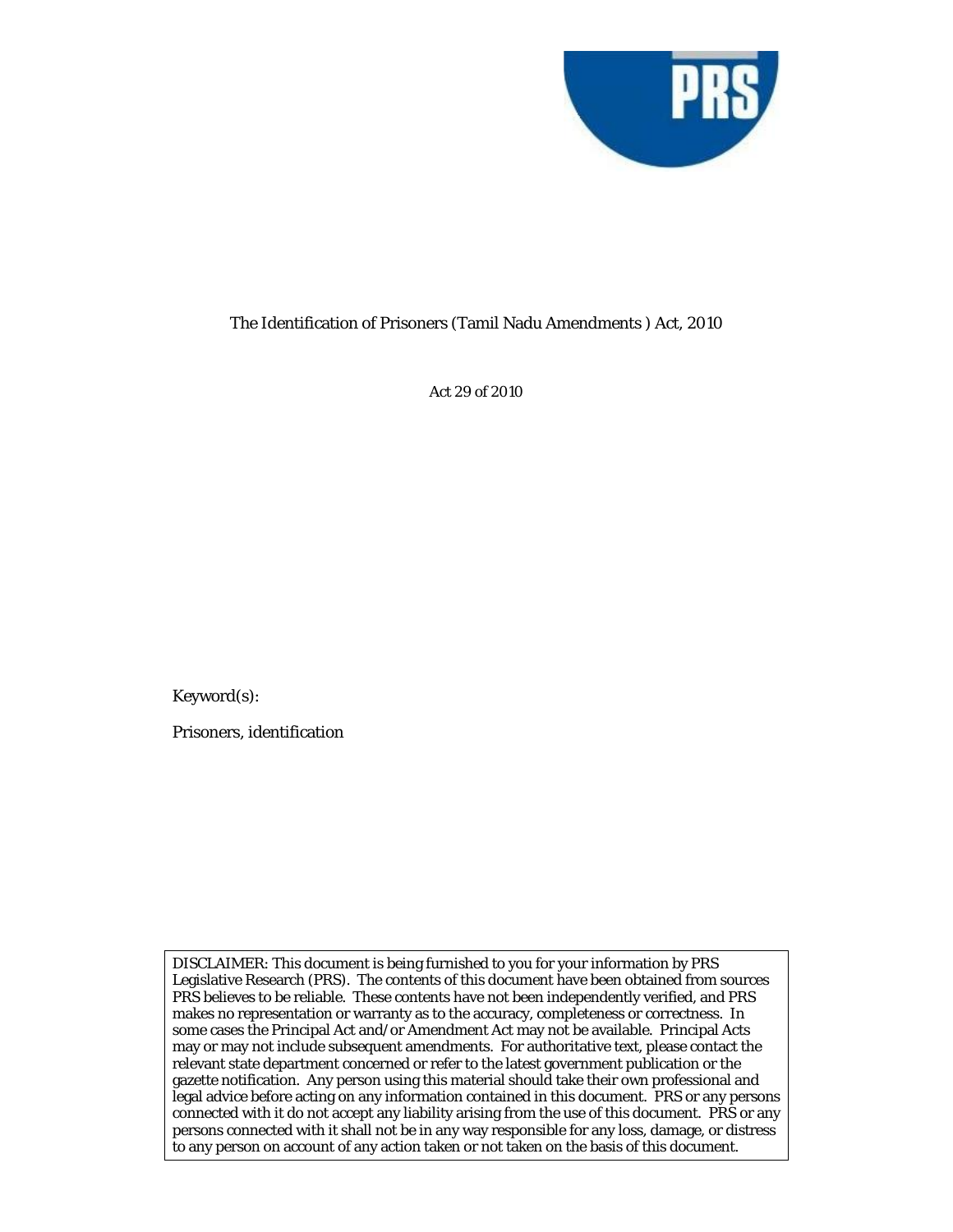GOVERNMENT OF TAMIL NADU **[R. Dis. No. 197/2009.**

© **[Regd. No. TN/CCN/467/2009-11.** 2010 **[Price: Re. 0.80 Paise.**

ment.

Amendment of section 3.



# **TAMIL NADU GOVERNMENT GAZETTE**

**EXTRAORDINARY** PUBLISHED BY AUTHORITY

No. 305] CHENNAI, WEDNESDAY, OCTOBER 6, 2010 Purattasi 20, Thiruvalluvar Aandu–2041

## **Part IV—Section 2**

### **Tamil Nadu Acts and Ordinances**

The following Act of the Tamil Nadu Legislative Assembly received the assent of the President on the 26th September 2010 and is hereby published for general information:—

#### **ACT No. 29 OF 2010.**

**A Bill further to amend the Identification of Prisoners Act, 1920, in its application to the State of Tamil Nadu.**

BE it enacted by the Legislative Assembly of the State of Tamil Nadu in the Sixty-first Year of the Republic of India as follows:-

Short title, extent and commence-**1.** (1) This Act may be called the Identification of Prisoners (Tamil Nadu Amendment) Act, 2010.

(2) It extends to the whole of the State of Tamil Nadu.

(3) It shall come into force on such date as the State Government may, by notification, appoint.

Amendment of long title. **2.** In the long title to the Identification of Prisoners Act, 1920 (hereinafter referred to as the principal Act), for the expression "measurements and photographs", the expression "blood samples, measurements and photographs" shall be substituted.

**3.** In the preamble to the principal Act, for the expression "measurements and photographs", the expression "blood samples, measurements and photographs" shall be substituted. Amendment of preamble.

**4.** In section 2 of the principal Act, in clause (*b*), for the expression "Chapter XIV of the Code of Criminal Procedure, 1898 (Central Act V of 1898)", the expression "Chapter XII of the Code of Criminal Procedure, 1973 (Central Act 2 of 1974)" shall be substituted. Amendment of section 2.

**5.** In section 3 of the principal Act,—

(i) in the marginal heading, for the expression "measurements, etc.", the expression "blood samples, measurements and photographs" shall be substituted;

Central Act XXXIII of 1920.